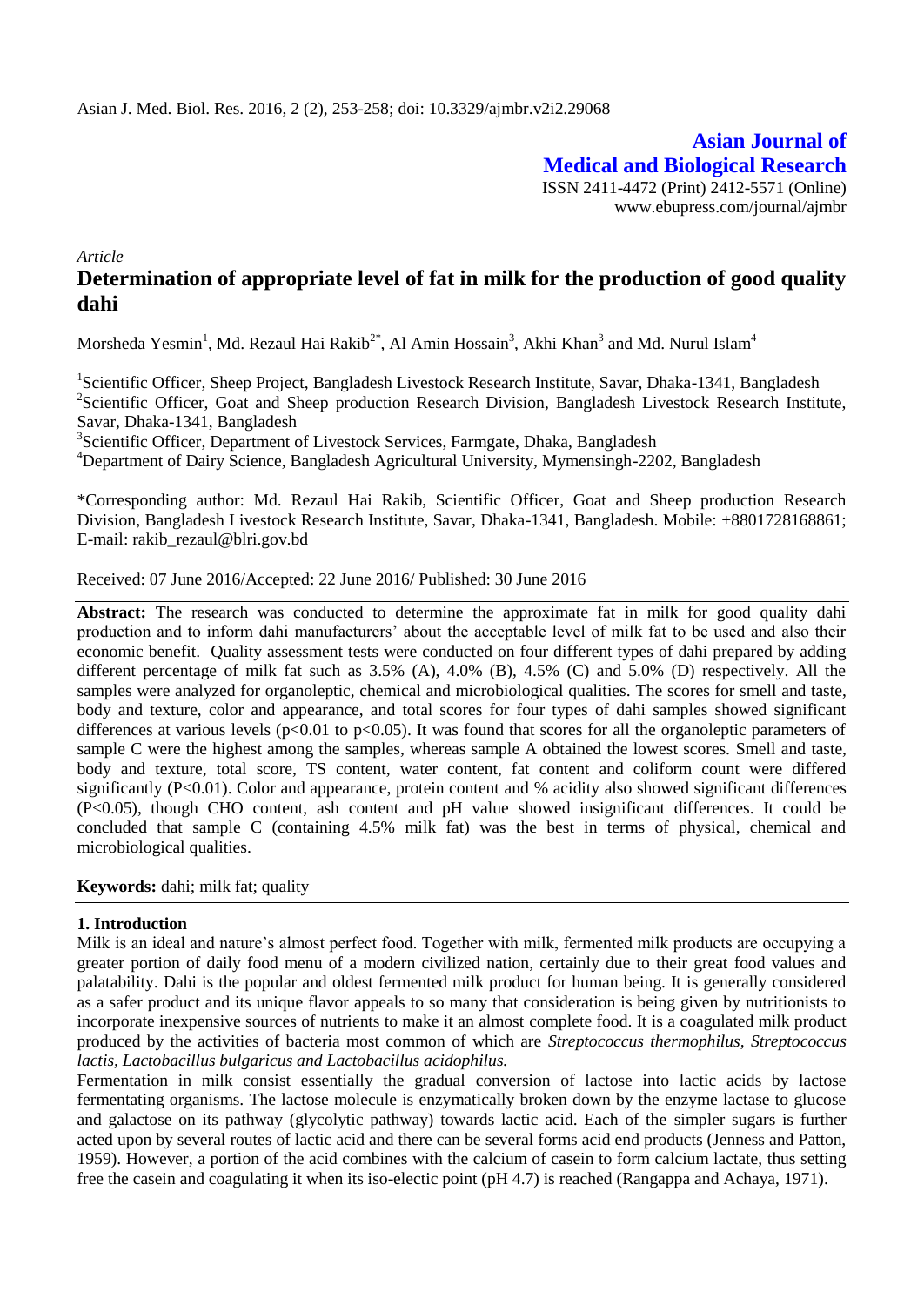The nutrient content of dahi generally resembles with the milk from which it is made, although variations arise with differences in the type and strain of microorganisms, fermentation and storage conditions, and the addition of optional Ingredients such a non-fat milk solids (Dairy Industries International, 1991). Generally whole milk dahi contains 5-8% fat, 3.2-3.4% protein, 4.6-5.2% lactose and 0.70-0.75% ash. Fermentation of milk by specific micro flora accompanying to technological modification and using some additives induces changes in taste, texture, visual appearance, color, flavor and the nutritive properties of the milk and produces a wide variety of food (Oberman and Libudzisz, 1998). Fermentation also imparts high therapeutic value to the fermented milk products (Adachi, 1992; Yamamoto *et al*., 1994).

There are different types of dahi are available in the market such as; sweet dahi, sour dahi and flavored dahi. At the same time nutritional benefit of dahi is very high. Moreover, due to the presence of probiotic bacteria, dahi have a lot of therapeutic values. In Bangladesh, milk production is very low, so less milk are available for preparation of this fermented product. Composition and quality of milk influences the quality of dahi. The aim of this research was to determine the appropriate level of fat in milk for good quality dahi production and also to study the costing of the manufactured dahi.

#### **2. Materials and Methods**

The experiment was carried out at the Dairy Technology and Microbiology Laboratories of the Department of Dairy Science, Bangladesh Agricultural University, Mymensingh. Whole milk was collected from the Bangladesh Agricultural University Dairy Farm, after milking in the morning, which was packed by poly bag. Suggestions were given to the milker's to maintain all hygienic measures like cleaning of udder and utensils etc. Milk was analyzed just after taking to the laboratory for getting idea about the initial quality of milk used in the experiment. After that, milk fat percentage of collected milk samples was tested and determined. Then milk was poured in a beaker and cream was separated from milk through an assembled cream separator. After cream separation the remaining whole milk was poured into four different beakers having less than 0.5 liter milk in each and calculated amount of milk fat or skim was added to the milk to get milk which contained milk fat about 5.0%. 4.5%, 4.0%, and 3.5% by using the Pearson Square method or Rectangle method for milk fat standardization. Finally additional whole milk was poured into the standardized sample to reach the total sample around 0.5 liters.

Milk was then heated to boiling temperature until reduced up to 20% of the volume of milk. At the time of boiling, sugar was added to the milk at the rate of 12%. During heating milk was stirred thoroughly with the help of stirrer. After desired heating milk pan was taken out from the heater and allowed to cool down 40-45<sup>o</sup>C. Then in a 500ml beaker 400 ml heated milk was taken and starter culture was added to the milk at the rate of 2%. Starter culture was dissolved properly by stirring it and then milk was poured in several pre-boiled water washed plastic cups of about 25 ml size and kept undisturbed at an incubation temperature of  $37^{\circ}$ C until complete coagulation of the samples. After complete coagulation, the dahi samples were taken out from the incubator and were stored in a refrigerator at about  $4^{\circ}$ C until tested. So, four different types of dahi were prepared namely:  $A =$ Dahi containing 3.5% milk fat,  $B =$ Dahi containing 4.0% milk fat,  $C =$ Dahi containing 4.5% milk fat,  $D =$ Dahi containing 5.0% milk fat.

All the dahi samples were judged by a team of experienced judges for organoleptic evaluation using a 100-point scale. Organoleptic parameters such as smell and taste (50), color and appearance (20), body and texture (30) were assessed separately, as their scores were added to a total score of 100. The grading scores were excellent  $(91-100)$ , good  $(81-90)$ , fair  $(71-80)$  and poor  $(\leq 70)$ . Acidity was determined by titrating with N/10 sodium hydroxide solution using the procedure of Aggarwala and Sharma (1961). The pH was measured with the help of a pH meter-215 (Ciba Coming Diagnostics Ltd., Sundhury, Suffolk, England Co 106xD). Fat content was determined by the Babcock method following the procedure described by Aggarwala and Sharma (1961). Crude protein content was determined by the Kjeldahl procedure (AOAC, 2003). Dry matter (DM) content was determined by oven drying method according to AOAC (2003). Ash content of dahi samples were determined by the incineration method according to AOAC (2003). Carbohydrate content was determined by deduction of the aggregate of all other constituents from 100. Standard Plate Count (colony forming unit per gram or cfu/g) and Coliform count (cfu/g) were done according to the method described by American Public Health Association (1998).

Data were statistically analyzed by using Analysis of variance (ANOVA) was carried out for means obtained for different parameters by Completely Randomized Design (CRD) with SPSS statistical package. Least significant difference (LSD) values were also determined to rank the samples. The experiment was replicated three times. Samples were analyzed in duplicate.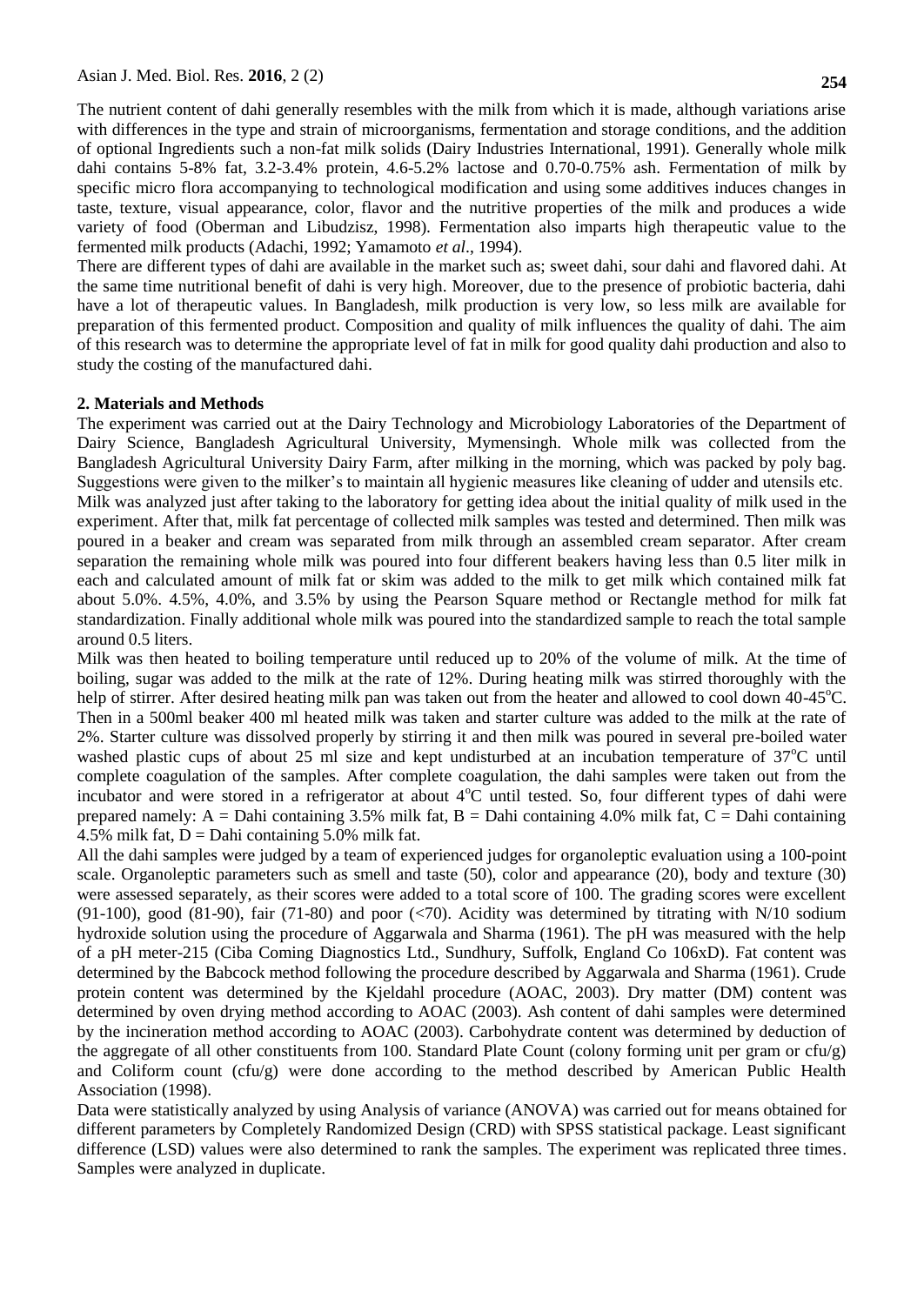## **3. Results and Discussion**

#### **3.1. Initial quality of fresh milk**

Adulteration of milk by adding water decreases its specific gravity. In this experiment the average specific gravity of milk samples was within the normal range, which indicates that the quality of milk collected from BAU Dairy Farm was not adulterated and the initial quality of milk was acceptable. Generally the specific gravity of fresh milk is within the range of 1.031 to 1.035 having an average value of 1.032 (Eckles *et al.,* 1951). Average acidity of collected milk samples were around 0.14 to 0.15. Similarly standard acidity of milk ranges from 0.10 to 0.20 percent and the average value being 0.15 percent (Eckles *et al.* 1951). Moreover, the average fat content of collected milk samples were within the range of 40-50 g/kg in each trial milks which is similar to the normal milk. To prepare different types of dahi, milk was standardized with different levels of milk fat.

The protein content of whole milk obtained in the study was within the normal range which was 32 to 35  $g/kg$ . Similar results previously reported that the protein content of cow's whole milk was 32.2 to 38.0 per cent respectively (Jenness and Patton, 1959). Nevertheless, average total solids content of collected milk samples were 120 to 130 g/kg respectively. This result was in close agreement with Akter (2004), who reported that the total solids content of whole milk ranges from 12.8 to 13.50%.

## **3.2 Quality of dahi prepared by different levels of milk fat**

Smell and taste of different types of dahi samples are shown in Table 1. Statistical analysis showed that there were significant differences  $(p<0.01)$  within the smell and taste score of different types of dahi samples. Average highest score was seen in sample C (46.33 $\pm$ 0.58) followed by sample A (42.19 $\pm$ 1.26), B (43.80 $\pm$ 0.69) and  $D$  (43.91 $\pm$ 0.47). This result indicates that smell and taste score increased gradually with increased level of fat in milk up to 4.5% level and thereafter value declines (i.e, in sample D, containing 5.0% fat in milk). Judges prefer dahi which was prepared from milk containing 4.5% milk fat. In addition, Alimoradi *et al.* (2013) reported that there was a positive effect of fat on smell and taste score of good quality dahi.

There were significant differences ( $p<0.01$ ) in respect to body and texture scores of different types of Dahi. The body and texture score was highest in the sample C, and the lowest in the samples A. This result indicates that fat level in milk improves body and texture of dahi samples. In this connection Altaf (2007) mentioned that increased fat level improved the body and consistency of dahi. In this experiment it was observed that dahi prepared from milk having 4.5% milk fat gave good body and texture. However, fat percent more than 4.5 in milk make the texture of the dahi more elastic type which panelist does not like.

Color and appearance score of this experimental sample was about  $16.18\pm0.95$ ,  $17.22\pm0.57$ ,  $18.15\pm0.71$  and 17.47±0.50 for A, B, C and D type sample respectively (Table 1). Statistical analysis showed that there were significant differences (p<0.05) within this parameter of different dahi samples. Score was highest in C type sample and lowest in A type sample. This result indicates that fat level in milk improves color and consistency of dahi samples. In addition, Pette and Lalkema (1991) reported that if the total solids content of milk sample is low then the texture of dahi will be low.

The overall scores of various types of dahi (Table 1) were determined on the basis of average of the scores recorded for different sensory attributes by using score curd for judging by a panel of expert judges. Statistical analysis showed that significant different was found in respect of overall score of different dahi samples. Dahi containing 4.5% milk fat showed highest in the total score. In contrast, dahi containing 3.5% milk fat showed the lowest value. The result of the present experiment agreed with those of Altaf (2007) and Bozanic *et al.* (2002).

Statistical analysis showed that total solid content and water content in different types of dahi samples (Table 2) differ significantly (P<0.01). Total solids content of sample D (containing 5.0% milk fat) was higher than other samples. However, the highest water content was found in samples A because sample A contains lower amount of milk fat. The average range of different dahi samples was 260-280g/kg. Sarker *et al.* (2000) reported that average total solids content of dahi collected from different district of west Bengal was within the range of 295.0 to 523.0g/kg with an average value of 402.7g/kg. In addition, Ghosh and Rajorhia (l987) observed that total solids content of dahi varied from 269.2 to 430.4g/kg with an average value of 246.6g/kg. Total solids content of dahi from this experiment was more or less similar to the findings of above two authors. The variation in total solids content of dahi could be attributed due to use of different amount of milk fat. This result showed that when milk fat content of dahi increase, total solids content in dahi will also increase.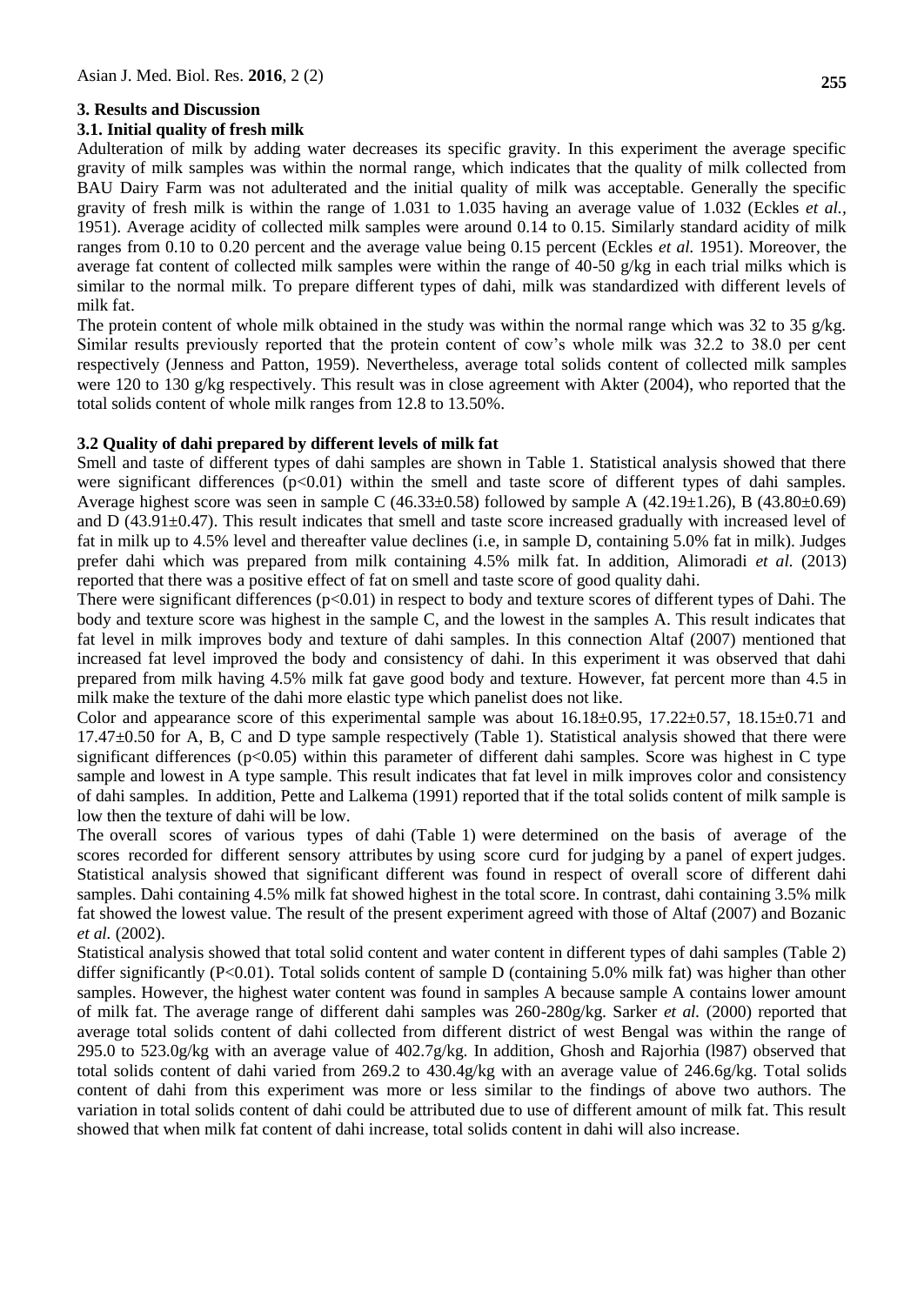|                           | Treatment              |                        |                        |                     | <b>LSD</b> | Level of |
|---------------------------|------------------------|------------------------|------------------------|---------------------|------------|----------|
| <b>Parameters</b>         |                        |                        |                        |                     | value      | sig.     |
| Smell and Taste (50)      | $42.19^{\circ}$ + 1.26 | $43.80^{\circ}$ ± 0.69 | $46.33^{\circ}$ + 0.58 | $43.91^{b} + 0.47$  | 0.880      | **       |
| Body and texture (30)     | $24.81^b \pm 0.20$     | $25.76^b \pm 0.60$     | $27.71^{\circ}$ ± 0.96 | $25.58^b \pm 0.24$  | 0.640      | $***$    |
| Color and appearance (20) | $16.18^b \pm 0.95$     | $17.22^{ab}$ ± 0.57    | $18.15^a + 0.71$       | $17.47^{ab}$ + 0.50 | 0.762      | ∗        |
| Total score (100)         | $83.18^{\circ}$ ± 1.71 | $86.78^b \pm 0.55$     | $92.19^{\circ}$ ± 1.05 | $86.96^b \pm 0.99$  | 1.252      | **       |

**Table 1. Organoleptic parameters of Dahi prepared from different levels of milk fat content.**

A, Dahi containing 3.5% milk fat; B, Dahi containing 4.0% milk fat; C, Dahi containing 4.5% milk fat; D, Dahi containing 5.0% milk fat; Means with different superscripts in the same row differed significantly; \* = Significant at 5% level (p<0.05); \*\* = Significant at 1% level (p<0.01)

|  |  |  | Table 2. Chemical parameters of Dahi prepared from different levels of milk fat content. |
|--|--|--|------------------------------------------------------------------------------------------|
|--|--|--|------------------------------------------------------------------------------------------|

|                       | <b>Treatment</b>          |                           |                         |                                | <b>LSD</b> | Level     |
|-----------------------|---------------------------|---------------------------|-------------------------|--------------------------------|------------|-----------|
| <b>Parameters</b>     | A                         | В                         |                         | D                              | value      | of sig.   |
| Total solids $(g/kg)$ | $258.57^{\rm d} \pm 2.91$ | $264.13^{\circ}$ ± 2.64   | $269.88^{b} \pm 2.71$   | $275.61^{\circ}$ ± 2.79        | 3.006      | $***$     |
| Water $(g/kg)$        | $741.43^a \pm 2.91$       | $735.87^b \pm 2.64$       | $730.12^{\circ}$ ± 2.71 | $724.39^{\mathrm{d}} \pm 2.79$ | 3.006      | $***$     |
| Fat $(g/kg)$          | $39.03^{\rm d} \pm 0.058$ | $44.61^{\circ} \pm 0.023$ | $50.13^b \pm 0.115$     | $55.80^{\circ}$ ± 0.000        | 0.069      | $***$     |
| Protein $(g/kg)$      | $35.57^b \pm 0.234$       | $35.81^{ab} \pm 0.186$    | $35.98^{\circ}$ ± 0.072 | $36.10^4 \pm 0.006$            | 0.168      | $\ast$    |
| CHO (g/kg)            | $176.85 \pm 2.426$        | $176.63 \pm 2.326$        | $176.63 \pm 2.570$      | $176.60 \pm 2.627$             | 2.707      | <b>NS</b> |
| Ash $(g/kg)$          | $7.12 \pm 0.275$          | $7.17 \pm 0.151$          | $7.14 \pm 0.164$        | $7.12 \pm 0.161$               | 0.212      | <b>NS</b> |
| Acidity $(\% )$       | $0.71^a \pm 0.010$        | $0.71^a \pm 0.012$        | $0.70^{ab}$ ± 0.006     | $0.69^b \pm 0.010$             | 0.011      | *         |
| pH                    | $4.50 \pm 0.100$          | $4.47 \pm 0.115$          | $4.62 \pm 0.029$        | $4.63 \pm 0.029$               | 0.084      | <b>NS</b> |

A, Dahi containing 3.5% milk fat; B, Dahi containing 4.0% milk fat; C, Dahi containing 4.5% milk fat; D, Dahi containing 5.0% milk fat; Means with different superscripts in the same row differed significantly; \* = Significant at 5% level ( $p<0.05$ ); \*\* = Significant at 1% level ( $p<0.01$ ); NS= Non Significant

| <b>Parameters</b>              | <b>Treatment</b>       |                            |                    |                                                                                                                    | <b>LSD</b> value | Level of |
|--------------------------------|------------------------|----------------------------|--------------------|--------------------------------------------------------------------------------------------------------------------|------------------|----------|
|                                |                        |                            |                    |                                                                                                                    | sig.             |          |
| Total viable count<br>(CFU/ml) |                        |                            |                    | $76x10^{5a} \pm 3.5x10^5$ 74 $x10^{5ab} \pm 4x10^5$ 68 $x10^{5b} \pm 3x10^5$ 67 $x10^{5b} \pm 3.6x10^5$ 386887.765 |                  | **       |
| Coliform count<br>(CFU/ml)     | $6.67^{\rm a}$ + 0.577 | $6.67^{\mathrm{a}}$ +2.309 | $3.33^b \pm 0.577$ | $3.33^{b}+0.577$                                                                                                   | 1.367711         | ∗        |

A, Dahi containing 3.5% milk fat; B, Dahi containing 4.0% milk fat; C, Dahi containing 4.5% milk fat; D, Dahi containing 5.0% milk fat; Means with different superscripts in the same row differed significantly; \* = Significant at 5% level ( $p<0.05$ ); \*\*= Significant at 1% level ( $p<0.01$ ); CFU=Colony Forming Unit

#### **Table 4. Cost analysis of Dahi prepared from different levels of milk fat content.**

|                             | Cost (Tk/Kg dahi) |       |       |       |  |  |
|-----------------------------|-------------------|-------|-------|-------|--|--|
| <b>Items of expenditure</b> |                   |       |       |       |  |  |
| Whole milk                  | 50                | 52.5  | 55    | 57.5  |  |  |
| Container                   |                   |       |       |       |  |  |
| Fuel and electricity        |                   |       |       |       |  |  |
| Starter culture             |                   |       |       |       |  |  |
| Depreciation                |                   |       |       |       |  |  |
| Sugar                       | 5.76              | 5.76  | 5.76  | 5.76  |  |  |
| Total (Tk/kg)               | 70.76             | 73.26 | 75.76 | 78.26 |  |  |

A, Dahi containing 3.5% milk fat; B, Dahi containing 4.0% milk fat; C, Dahi containing 4.5% milk fat; D, Dahi containing 5.0% milk fat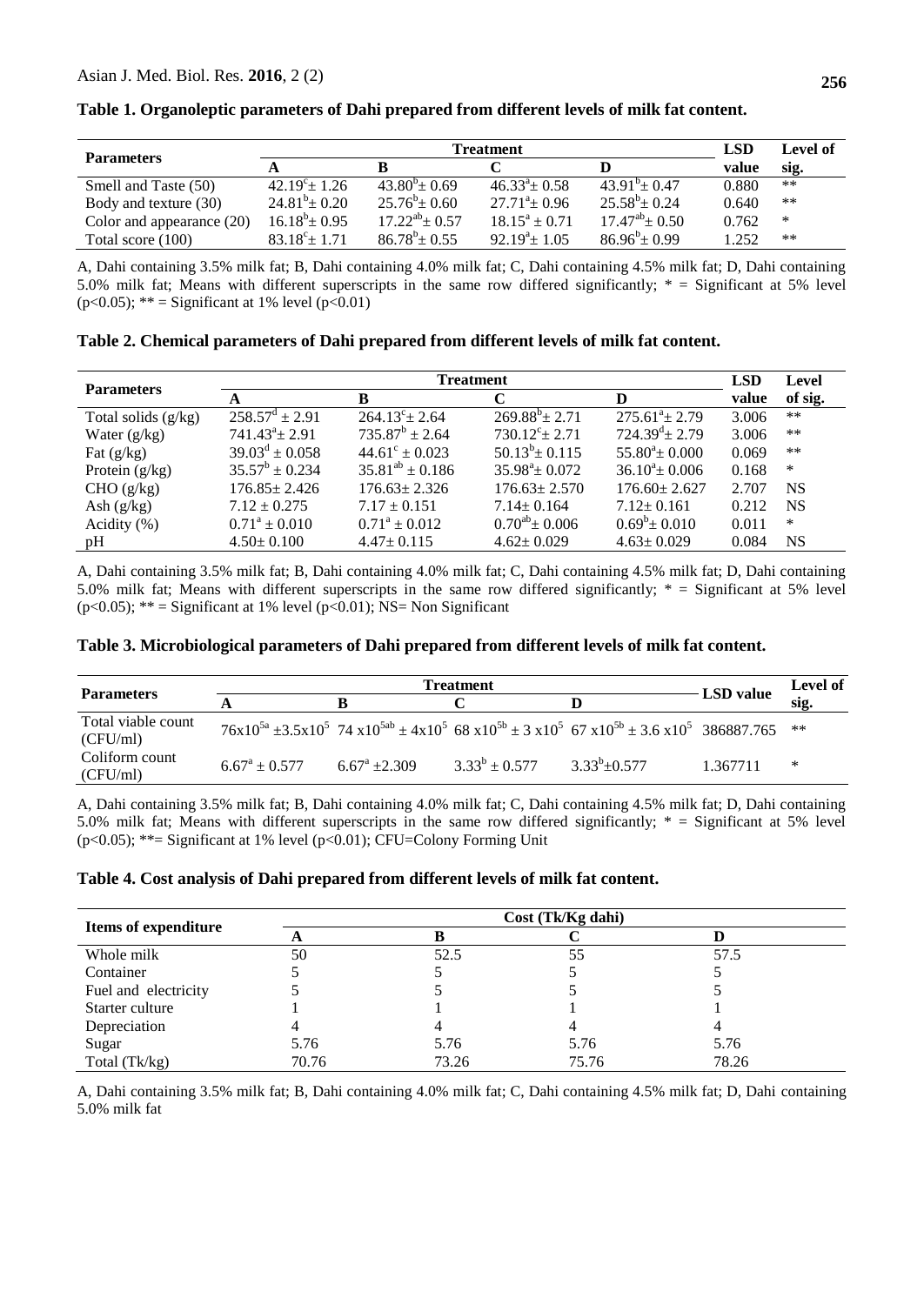Differences among the fat contents of different Dahi samples (Table 2) were significant (p<0.01). Fat content of sample D was higher than that of other samples. The fat content of all Dahi samples were within the range of 39-56g/kg, which is typical for sweet Dahi in Bangladesh (Mustafa, 1997). The fat content of Dahi of this experiment were also agreed with the findings of Ghosh and Rajorhia (1987) who observed that on an average fat content of Dahi was 48.33 g/kg.

Statistical analysis showed that protein contents (Table 2) of Dahi samples were differed significantly ( $p<0.05$ ). Maximum protein content was found in sample C and D. On the other hand, lowest protein content was observed in sample A. The protein content of all Dahi samples ranged from 35-37g/kg. The results of this study were slightly lower than those of Rahman (1998) who found that protein content of normal Dahi was around 38.9 g/kg. The protein content of Dahi used in this study was in agreement with Desai *et al.* (1994) who reported that the protein percentages of fresh milk Dahi were within the range of 37 to 43 g/kg. It was mentioned that when milk fat content in dahi increase, protein content will also be increase. However, the carbohydrate and the ash content of different Dahi samples (Table 2) were not differ significantly. The highest carbohydrate per cent was observed in sample A and the lowest value was recorded in sample D.

There was no significant difference among the samples for pH value (Table 2). Comparatively higher pH value was observed in sample D and the lower value was recorded in sample B. The range of pH value in different dahi samples was 4.50-4.65. The results of present findings agree with the work of Mustafa, (1997) who found that pH of dahi were 4.85. From another experiment, in case of cow milk dahi the result agreed with the findings of Rahman (1998). But the acidity content of different dahi samples showed significant differences ( $p<0.05$ ). The range of acidity per cent in different dahi samples was 0.69-0.71. The results of acidity of dahi samples agree with the findings of Sarker *et al.,* (2000) who found that the titratable acidity of dahi was within the range of 0.36 to 1.17. In this experiment acidity percent of dahi samples also agrees with the work of Desai *et al.,* (1994) who found that the plain yogurt had titratable acidity of 0.78%.

The total viable count per ml of dahi samples are presented in Table 3. It was observed that there were significant (P<0.05) differences among the dahi samples. The highest total viable count/ml was recorded for sample A which indicates that it contains more favorable condition for growth of microbes and lowest value was recorded for sample D. It indicates that when milk fat increase, standard plate count will low.

The average coliform count per ml of Dahi samples A, B, C and D were  $6.67\pm0.577$ ,  $6.67\pm2.309$ ,  $3.33\pm0.577$ and  $3.33\pm0.577$  per ml respectively (Table 3). It was observed that there were significant (p<0.01) differences among the Dahi samples. The highest coliform count (coloni forming unit/g) was observed in sample A and the lowest was recorded in sample C and D. However, coliform count was within the standard value in every sample.

Cost analysis of different types of dahi prepared in the laboratory was presented in Table 4.The cost of per kilograms of dahi were @ Tk 70.76, 73.26, 75.76 and 78.26 for samples A, B, C and D respectively. The cost of whole milk varies with fat content in milk. The price of whole milk was assumed on the basis of milk fat content. For each dahi samples preparation 12% refined cane sugar was added and the price of refined cane sugar was @ Tk 48/kg.

# **4. Conclusions**

The experiment was conducted to check the organoleptic, chemical and microbiological qualities of dahi samples contained different levels of milk fat such as 3.5%, 4.0%, 4.5% and 5.0% milk fat. The comparative cost analysis was also done. Considering the results of all parameters (organoleptic, chemical and microbiological) it is obvious that there were wide variation in quality of different dahi samples. Though there score variation in different samples, but it can be supported that dahi which was prepared by adding 4.5% milk fat was best among the samples because this amount milk fat got higher scores in taste and smell, body and texture, color and consistency and it is also economically feasible.

# **Conflict of interest**

None to declare.

# **References**

Adachi S, 1992. Lactic acid bacteria and tumor control in lactic acid bacteria in health and disease. Elsevier Applied Science, pp. 233-261.

Akter S, 2004. Qualitative characteristic of dahi prepared from reconstituted milk. MS Thesis, Department of Dairy Science, Bangladesh Agricultural University, Mymensingh.